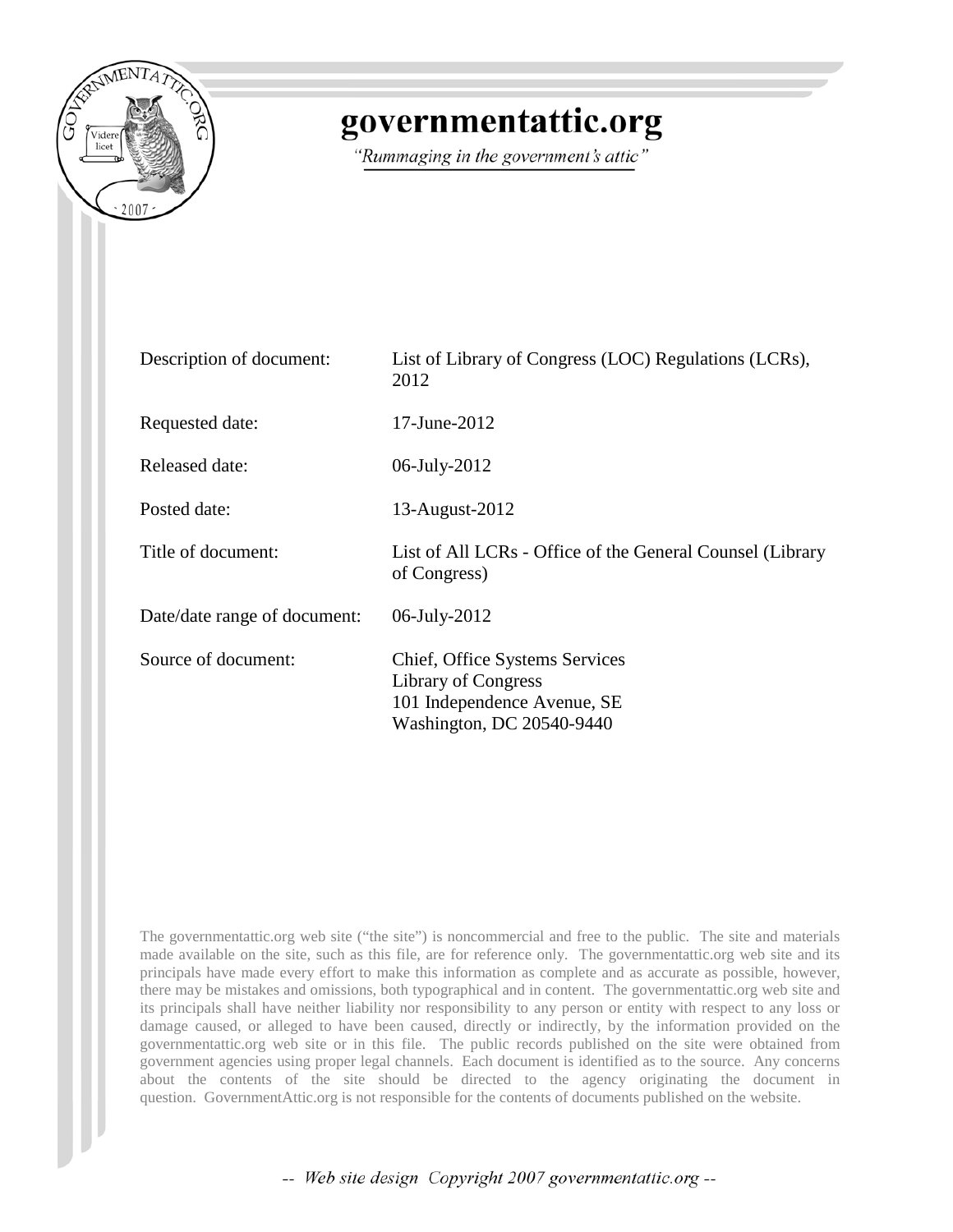

### **THE LIBRARY OF CONGRESS 101 INDEPENDENCE AVENUE, S.E. WASHINGTON, D.C. 20540-9440**

OFFICE SYSTEMS SERVICES

### July 6, 2012

This is in response to your letter dated June 17, 2012, in which you request information pursuant to the Freedom of Information Act (FOIA). The Library of Congress, an agency in the Legislative Branch of the Federal Government, is not subject to the FOIA (5 U.S.C. §552). Nevertheless, the Library provides the fullest possible disclosure of its records consistent with its regulations on this subject. See Section 703 of Title 36 of the Code of Federal Regulations (36 C.F.R. § 703)--a copy of which is enclosed, which sets forth the Library's policy regarding requests for Library records.

As you requested, enclosed is a listing of LCRs. As the cost to reproduce this list is minimal, we provide it at no charge to you.

Sincerely,

 $-AL$ 

John A. Nave Chief, Office Systems Services and Records Officer for the Library of Congress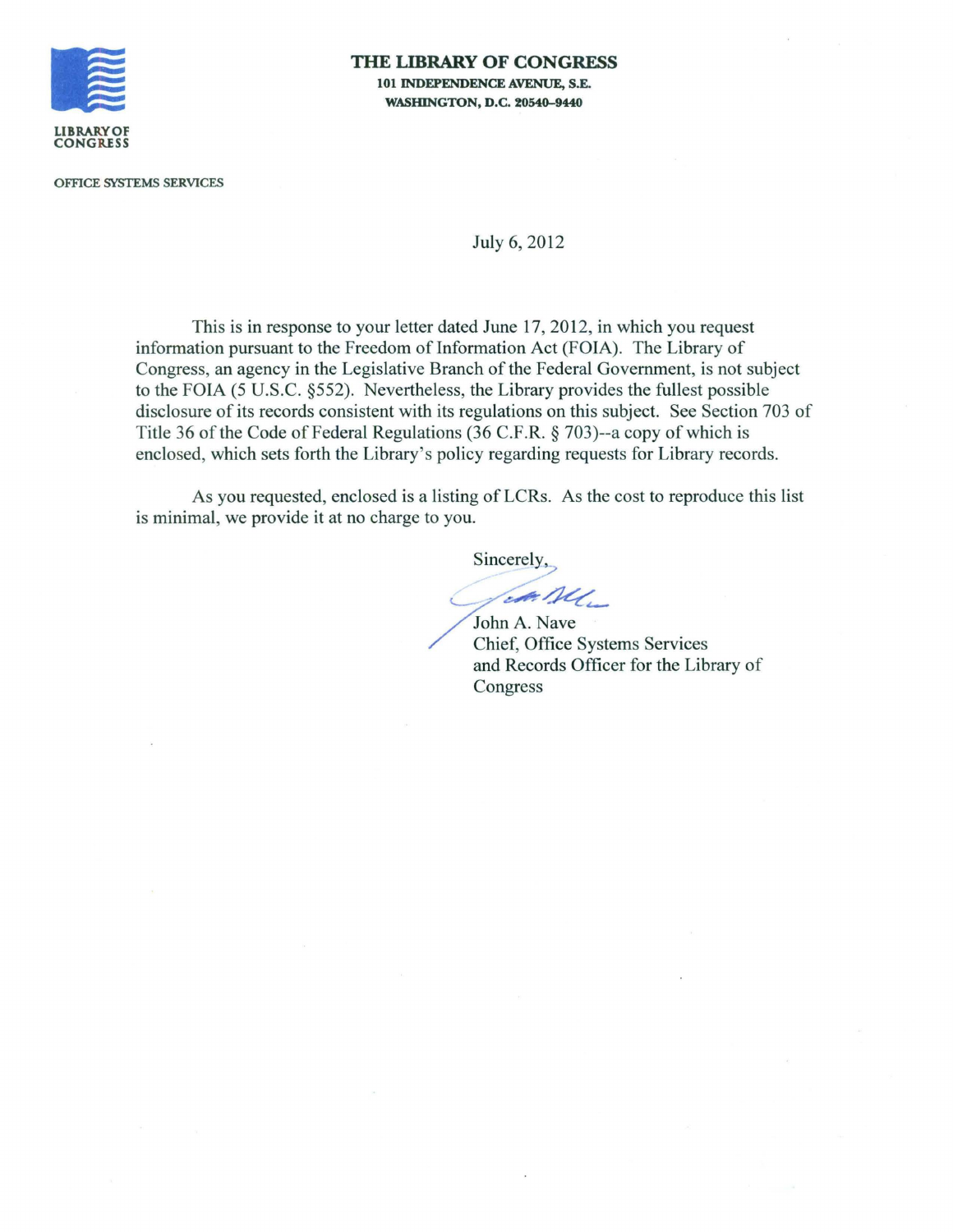LC Staff > Office of the General Counsel > Legal References > LCRs > List of All LCRs

# **LCRs - Library of Congress Regulations**

## List of All LCRs | Series List | Recently Changed | In Process **List of All LCRs**

- 100 Miscellaneous Regulations
- 200 Organization & Functions of the Library
- 300 Acquisition of Materials
- 400 Processing of Materials
- 500 Custody & Disposition of Materials
- 600 Maintenance & Preservation of the Collections
- 700 Service to the Congress
- 800 Reader & Reference Service
- 900 Lending Service
- 1000 Photoduplication Service
- 1100 Other Special Services
- 1200 Information & Public Relations
- 1300 Publications of the Library
- 1400 Exhibits of the Library
- 1500 Fiscal Administration
- 1600 Use of Library Equipment & Property
- 1700 Travel
- 1800 Care & Control of the Premises
- 1900 Correspondence & Records Management
- 2000 Personnel Administration
- 2100 Library Contracts, Grants, & Other Agreements

| 100 - Miscellaneous Regulations |                                                                                                                                                         |
|---------------------------------|---------------------------------------------------------------------------------------------------------------------------------------------------------|
| <b>LCR 110</b>                  | Library of Congress Regulations and Special Announcements                                                                                               |
| <b>LCR 110-1</b>                | Applicability of Library of Congress Regulations                                                                                                        |
| <b>LCR 111</b>                  | Personal Property Lost, Stolen, Found, or Abandoned on Library Premises                                                                                 |
| <b>LCR 112</b>                  | Policy on the Authorized Use of the Library Name, Seal, or Logo                                                                                         |
| <u>Top</u>                      |                                                                                                                                                         |
|                                 | 200 - Organization & Functions of the Library                                                                                                           |
| <b>LCR 210-1</b>                | Organization of the Library of Congress                                                                                                                 |
| LCR 210-2                       | Responsibility for Proposals of Functional and Organizational Changes in the Library and Procedures to be<br>Followed in Connection with Such Proposals |
| <b>LCR 211-1</b>                | Organization of the Office of the Librarian of Congress                                                                                                 |
| <u>LCR 211-2</u>                | <b>Acting Librarian of Congress</b>                                                                                                                     |
| $LCR$ 211-3                     | Functions and Organization of the Office of Security and Emergency Preparedness, Office of the Librarian                                                |
| <b>LCR 211-</b><br>3.2          | <b>Collections Security Oversight Committee</b>                                                                                                         |
| <b>LCR 211-</b><br>3.3          | Functions and Organization of the Personnel Security Office, Office of Security, Office of the Librarian                                                |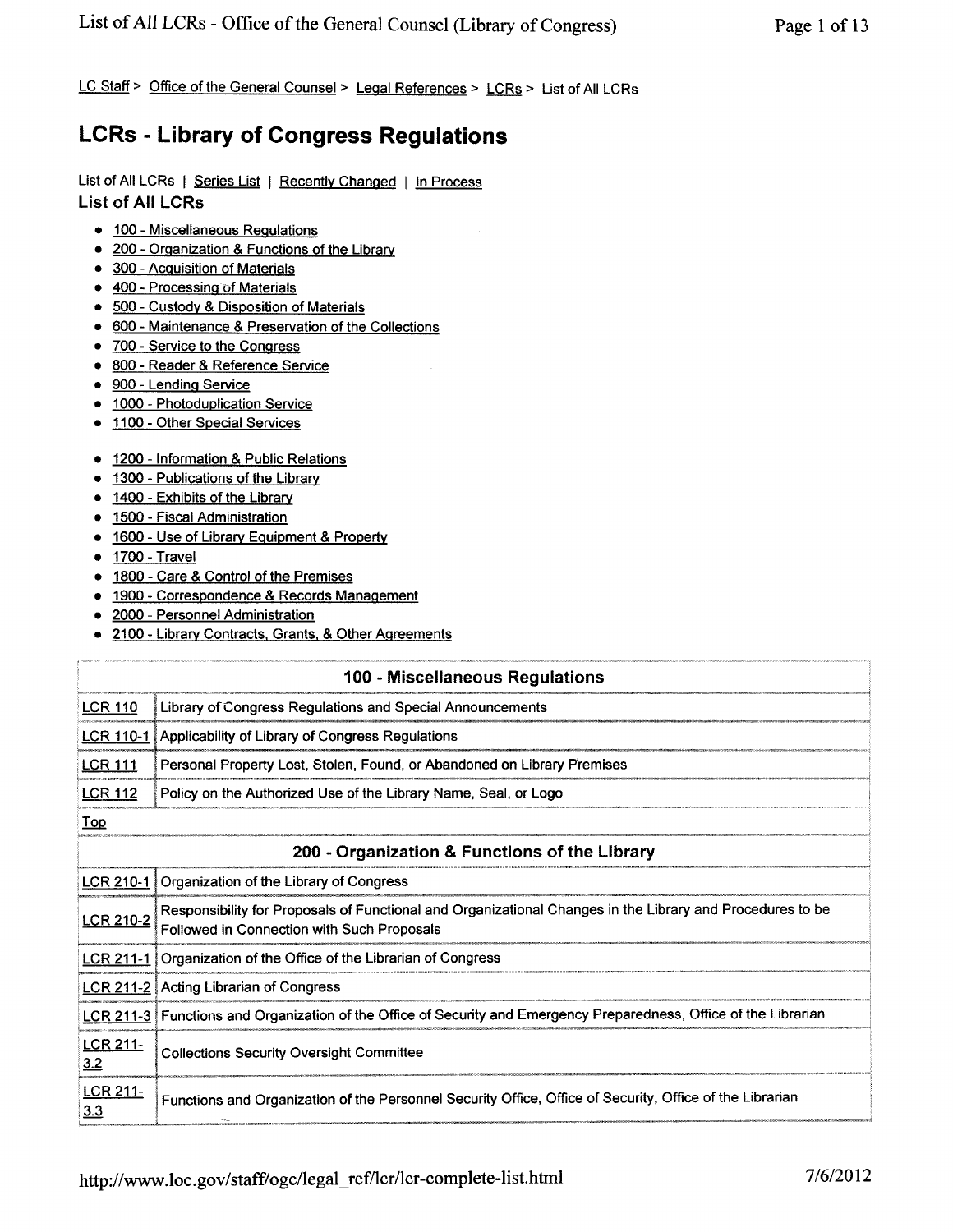$\sim$ 

|                                | LCR 211-4 Functions and Organization of the Office for Operations Management and Training   |
|--------------------------------|---------------------------------------------------------------------------------------------|
|                                | LCR 211-5 Functions and Organization of the Office of the Chief Financial Officer           |
|                                | LCR 211-6 Functions, Authority, and Responsibility of the Inspector General                 |
| <u>LCR 211-7</u>               | Functions and Organization of the Congressional Relations Office, Office of the Librarian   |
| <b>LCR 211-</b><br>10          | Functions and Organization of the Office of the General Counsel, Office of the Librarian    |
| LCR 211-<br>12                 | Functions and Organization of the Development Office, Office of the Librarian               |
| <b>LCR 211-</b><br>13          | Functions and Organization of Integrated Support Services, Office of the Librarian          |
| <u>LCR 212-1</u>               | Functions and Organization of Human Resources Services                                      |
| <u>LCR 212-2</u>               | Functions and Organization of Information Technology Services, Office of the Librarian      |
| <b>LCR 213</b>                 | Functions and Organization of Library Services                                              |
| <b>LCR 215-1</b>               | Functions and Organization of the Copyright Office                                          |
| <b>LCR 215-2</b>               | Functions and Organization of the Copyright Acquisitions Division, Copyright Office         |
| <b>LCR 215-3</b>               | Functions and Organization of the Information and Records Division, Copyright Office        |
| LCR 215-4                      | Functions and Organization of the Licensing Division, Copyright Office                      |
| <b>LCR 215-5</b>               | Functions and Organization of the Receipt, Analysis, and Control Division, Copyright Office |
| LCR 215-6                      | Functions and Organization of the Registration and Recordation Program                      |
| <u>LCR 216-1</u>               | Functions and Organization of the Law Library of Congress                                   |
| <b>LCR 217</b>                 | Functions and Organization of the Congressional Research Service                            |
| LCR 218-5                      | <b>Incentive Awards Committee</b>                                                           |
| LCR 218-<br>15                 | Committee for the Library of Congress Intern Program                                        |
|                                | LCR 219-5 Functions and Organization of the Office of Special Events and Public Programs    |
| LCR 219-<br>5.1                | <b>Special Events Funding</b>                                                               |
| <b>LCR 219-7</b>               | Functions and Organization of the Office of Communications                                  |
| <u>LCR 220-1</u>               | Functions and Organization of the Office of Strategic Initiatives                           |
| <u>Top</u>                     |                                                                                             |
| 300 - Acquisition of Materials |                                                                                             |
| <b>LCR 313</b>                 | <b>Statistics of Acquisitions</b>                                                           |
| <u>LCR 315</u>                 | <b>Evaluations of Library Materials</b>                                                     |
| <u>LCR 316</u>                 | Acquisitions of Collection Materials by Exchange                                            |
| <u>LCR 317-1</u>               | Acquisition of Collection Materials by Gift                                                 |
| <u>LCR 317-2</u>               | Acquisition of Collection Materials by Deposit                                              |
| <b>LCR 318-1</b>               | Acquisition of Collection Materials by Purchase                                             |
| <u>LCR 319</u>                 | Recommending and Selecting Collection Materials                                             |
|                                |                                                                                             |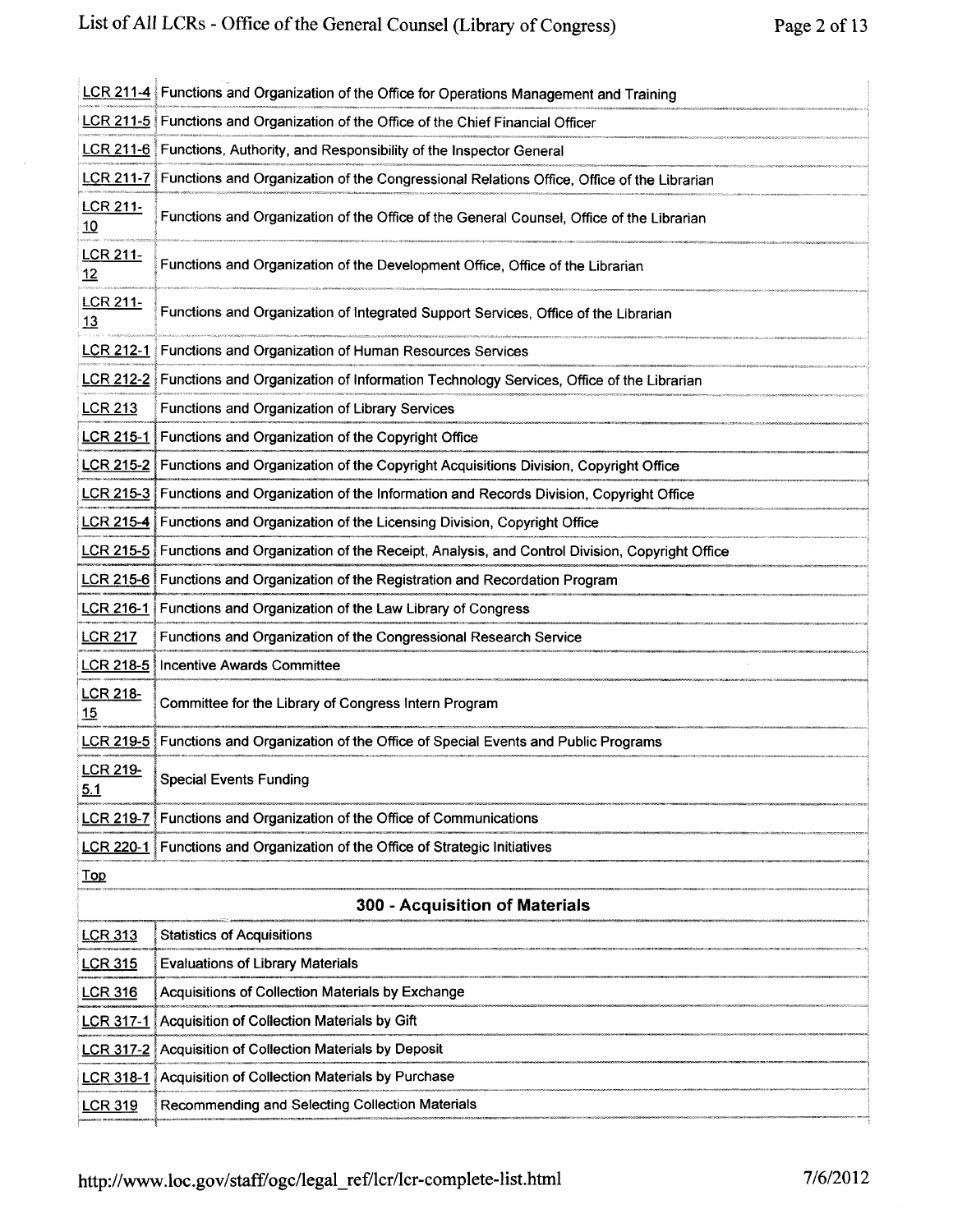|                                          | LCR 321-1 Requesting and Handling Collection Materials on Approval                                                                                 |
|------------------------------------------|----------------------------------------------------------------------------------------------------------------------------------------------------|
| <b>LCR 321-2</b>                         | Transportation of Materials to and from the Library of Congress (see LCR 321-1, Requesting and Processing<br>Approval Material)                    |
| LCR 321-9                                | Acquisition of Copyrighted Motion Pictures Under the Provision of the Copyright Law                                                                |
| <b>LCR 321-</b><br>10                    | Reproduction, Compilation, and Distribution of News Transmissions Under the Provisions of the American<br><b>Television and Radio Archives Act</b> |
| $\underline{\operatorname{Top}}$         |                                                                                                                                                    |
|                                          | 400 - Processing of Materials                                                                                                                      |
| <b>LCR 411</b>                           | Levels of Cataloging                                                                                                                               |
| <b>LCR 411-1</b>                         | Priorities in Cataloging within Cataloging Levels                                                                                                  |
|                                          | LCR 412-5 Processing of Original Manuscripts and Archives                                                                                          |
| <b>LCR 412-</b><br>12                    | Processing of Library Books and Serials Bearing National Security Classification                                                                   |
| LCR 414-1                                | Marking of Library Materials                                                                                                                       |
| LCR 416-1                                | Assignment of Materials to the Reference Collections                                                                                               |
| LCR 416-3                                | Procedures for Requesting Library of Congress Products and Services Distributed by the Cataloging Distribution<br>Service, Library Services        |
| <b>Top</b>                               |                                                                                                                                                    |
| 500 - Custody & Disposition of Materials |                                                                                                                                                    |
| <b>LCR 510</b>                           | Custody of Materials in the Library's Collections                                                                                                  |
| <b>LCR 515</b>                           | Disposal of Surplus Collection Materials                                                                                                           |
| <b>Top</b>                               |                                                                                                                                                    |
|                                          | 600 - Maintenance & Preservation of the Collections                                                                                                |
| LCR 610-2                                | Security of the Collections: Use                                                                                                                   |
|                                          | <b>LCR 611-5</b> Repair of Privately Owned Materials                                                                                               |
| <u>Top</u>                               |                                                                                                                                                    |
|                                          | 700 - Service to the Congress                                                                                                                      |
| <b>LCR 700 -</b><br>799                  | Reserved                                                                                                                                           |
| <b>Top</b>                               |                                                                                                                                                    |
| 800 - Reader & Reference Service         |                                                                                                                                                    |
| <b>LCR 810</b>                           | Authority for Reader and Reference Services in the Library of Congress                                                                             |
| <b>LCR 811</b>                           | <b>Required Information About Readers</b>                                                                                                          |
| LCR 815-1                                | Use of Library Reading Rooms by Minors                                                                                                             |
| LCR 815-3                                | Assignment of Special Research Facilities                                                                                                          |
|                                          |                                                                                                                                                    |
| <b>LCR 816</b>                           | Current Hours of Public Service in the Library of Congress                                                                                         |
|                                          |                                                                                                                                                    |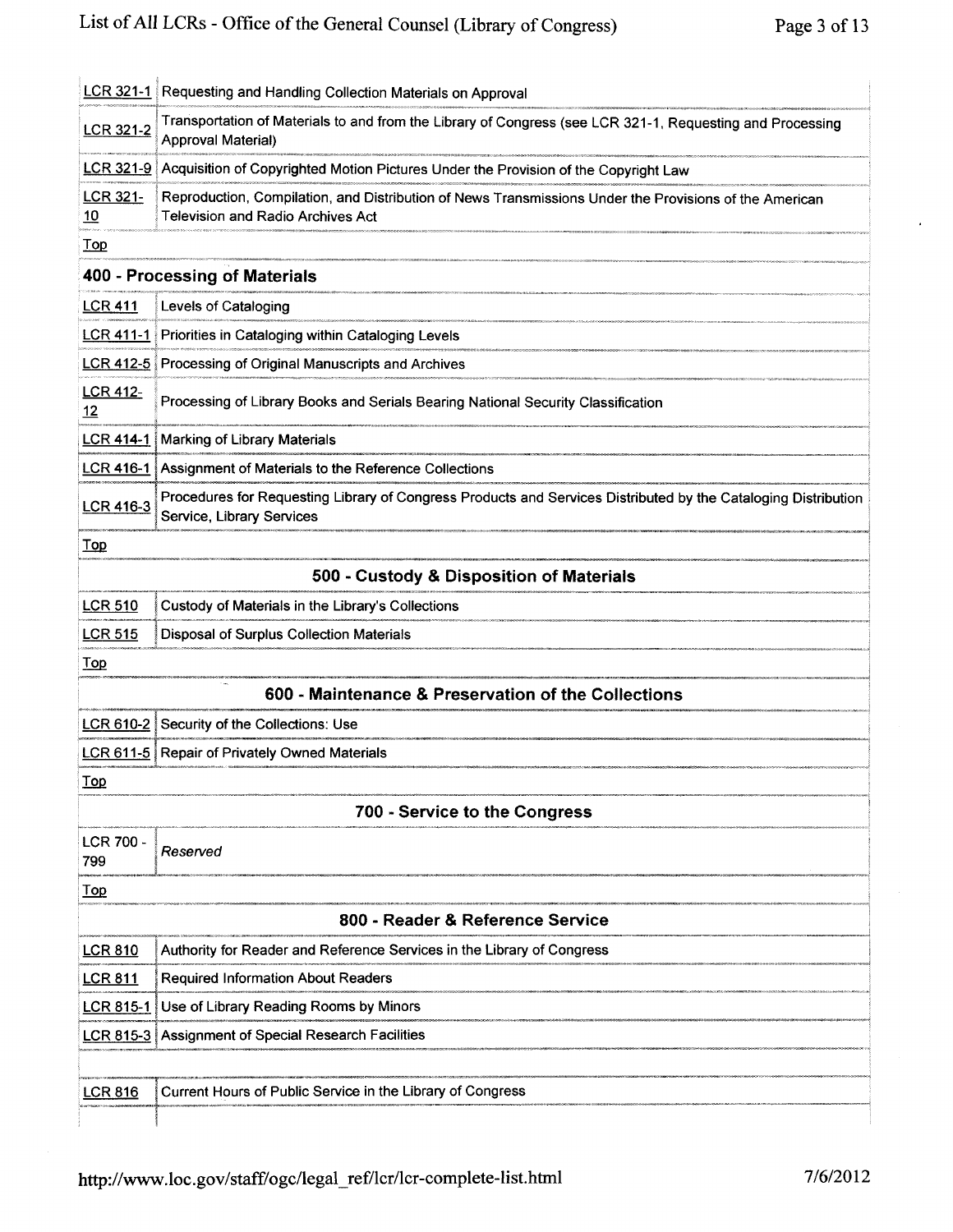| <b>LCR 818-</b><br>11                 | Charge of Material in Law Library                                                                                                              |
|---------------------------------------|------------------------------------------------------------------------------------------------------------------------------------------------|
| <b>LCR 818-</b><br>11.1               | Simultaneous Use of Materials from the General Classified Collections and the Law Collections                                                  |
| <b>LCR 818-</b><br><u> 17</u>         | Policies Governing the Use and Availability of Motion Pictures and Other Audiovisual Works in the Collections of<br>the Library of Congress    |
| <b>LCR 818-</b><br>18.1               | Recorded Sound Listening and Duplication Services                                                                                              |
| <b>LCR 818-</b><br><u>19</u>          | Use of Unbound Serial Publications within the Library of Congress                                                                              |
| <b>LCR 818-</b><br>23                 | Designation and Service of Collections of Rare Materials                                                                                       |
| $\underline{\operatorname{Top}}$      |                                                                                                                                                |
|                                       | 900 - Lending Service                                                                                                                          |
| <b>LCR 900</b>                        | Circulation of Material from the Collections of the Library of Congress                                                                        |
| <b>LCR 910</b>                        | Eligible Borrowers of Materials from the Collections of the Library                                                                            |
| <b>LCR 919</b>                        | Lending of Library Materials for Exhibition                                                                                                    |
| <b>LCR 920</b>                        | <b>Internal Circulation of Materials</b>                                                                                                       |
| Top                                   |                                                                                                                                                |
| 1000 - Photoduplication Service       |                                                                                                                                                |
| <b>LCR 1012</b>                       | Certification of Material in the Library's Collections                                                                                         |
| <b>LCR 1013</b>                       | Custody and Use of Master Microforms                                                                                                           |
| <b>LCR 1014</b>                       | Photocopying of Materials in the Collections of the Library of Congress                                                                        |
| <b>Top</b>                            |                                                                                                                                                |
|                                       | 1100 - Other Special Services                                                                                                                  |
| <b>LCR 1111-</b><br><u>1</u>          | Eligibility of Blind and Other Physically Handicapped Persons for Loans of Library Materials                                                   |
| $\underline{\operatorname{Top}}$      |                                                                                                                                                |
| 1200 - Information & Public Relations |                                                                                                                                                |
| <b>LCR 1210</b>                       | Relations with Media (see also LCRS 219-7 and 1917-3)                                                                                          |
| <b>LCR 1210-</b><br>1                 | Photographing the Interior and Exterior of Library of Congress Buildings and Other Library Facilities                                          |
| Top                                   |                                                                                                                                                |
| 1300 - Publications of the Library    |                                                                                                                                                |
| <b>LCR 1312</b>                       | Negotiations with the Government Printing Office in Connection with the Preparation and Distribution of Library<br>of Congress Publications    |
| <b>LCR 1313</b>                       | Policy and Procedures for Submitting Publication Proposals to the Publishing Office, Office of the Associate<br>Librarian for Library Services |
| <b>LCR 1314</b>                       | Distribution of Library Publications                                                                                                           |
|                                       |                                                                                                                                                |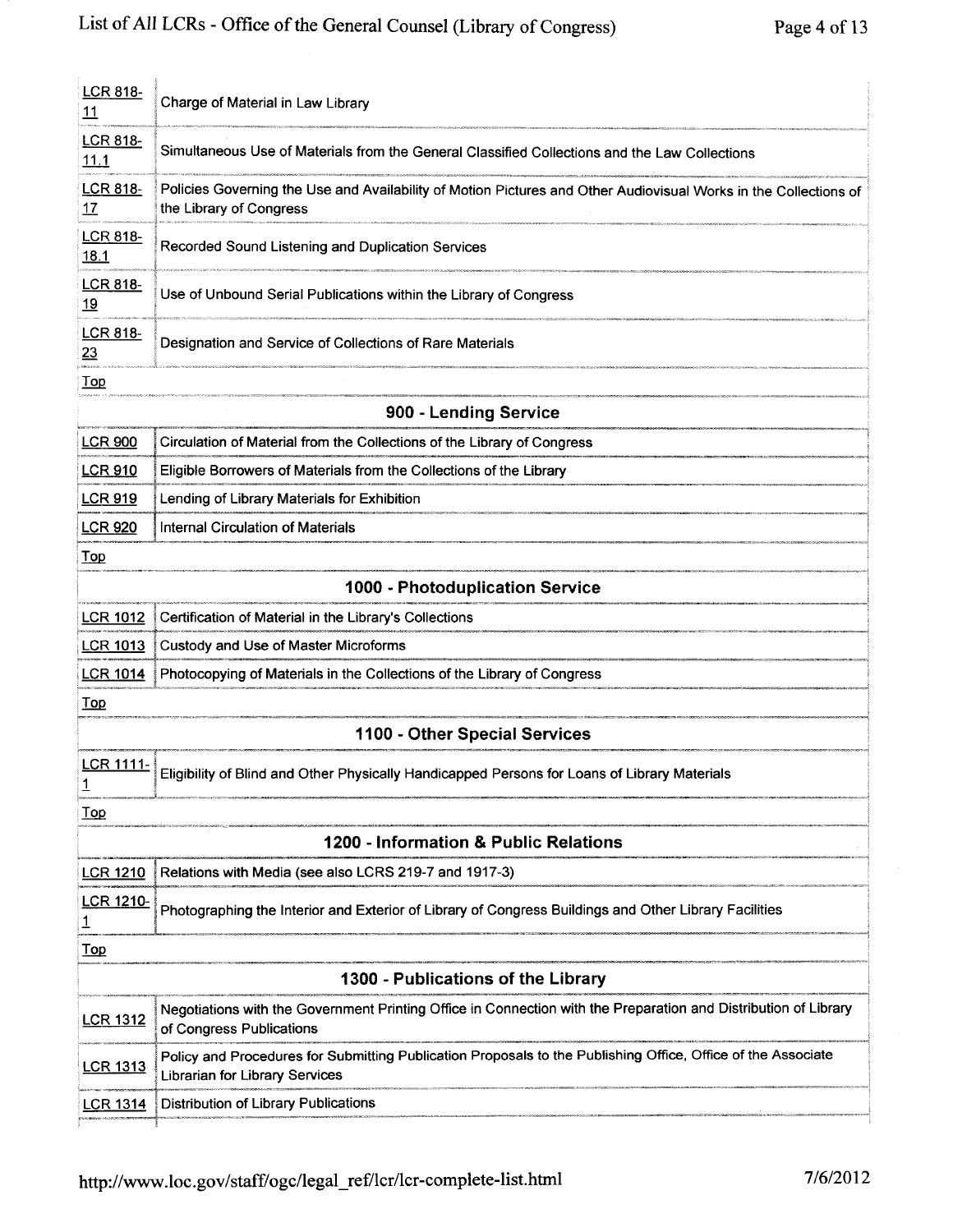| LCR 1314-       | Ascription of Authorship and Acknowledgments in Library of Congress Publications  |
|-----------------|-----------------------------------------------------------------------------------|
|                 | LCR 1316 Use of Permanent/durable Paper in Library of Congress Publications       |
| <b>LCR 1317</b> | Mailing Lists                                                                     |
| <b>LCR 1320</b> | Inclusion of Cataloging and Availability Data in Library of Congress Publications |
| Top             |                                                                                   |

# 1400- Exhibits of the Library

|     | LCR 1412 The Borrowing of Materials for Purposes of Exhibition                                                                                                                                                             |
|-----|----------------------------------------------------------------------------------------------------------------------------------------------------------------------------------------------------------------------------|
|     | <b>LCR 1413</b> Procedures for Assuring the Safety of Exhibits                                                                                                                                                             |
| ⊺on | ны последности последность последности последность последность последность последность последность последность последность последность последность последность последность последность последность последность последность |

### 1500 - Fiscal Administration

|                  | LCR 1510 Financial Management                                                                          |
|------------------|--------------------------------------------------------------------------------------------------------|
|                  | LCR 1510- Internal Control Program                                                                     |
|                  | LCR 1511   Planning, Budgeting, and Program Performance Assessment                                     |
| <b>LCR 1512-</b> | Delegation of Responsibility for Assignment of Budget Numbers and Appropriation and Organization Codes |

| LCR 1514-<br>$\overline{2}$                 | Apportionment and Allotment of Funds                                                                                                            |  |
|---------------------------------------------|-------------------------------------------------------------------------------------------------------------------------------------------------|--|
| LCR 1514-<br>2.1                            | Authority to Incur Obligations of Library Funds                                                                                                 |  |
| <b>LCR 1514-</b><br>4.1                     | Time and Attendance Reporting                                                                                                                   |  |
| LCR 1514-<br>5.6                            | Court Ordered Deductions for Alimony And/or Child Support                                                                                       |  |
| LCR 1514-<br>$\overline{8}$                 | Claims Administration Under the Federal Tort Claims Act for Money Damages Against the Library                                                   |  |
| <u>LCR 1514-</u><br>$\overline{\mathbf{a}}$ | Claims for Private Personal Property Losses Incident to Service                                                                                 |  |
| <b>LCR 1514-</b><br>10                      | Approval for Funding of Positions Before Recruitment                                                                                            |  |
| <b>LCR 1515-</b><br>2                       | <b>Notaries Public</b>                                                                                                                          |  |
|                                             |                                                                                                                                                 |  |
| <b>LCR 1518-</b><br><u>1</u>                | Government Losses in Shipment Act                                                                                                               |  |
| <b>LCR 1518-</b><br>2                       | Waiver of Claims Resulting from Overpayment of Pay and Allowances, and Travel, Transportation, and<br><b>Relocation Expenses and Allowances</b> |  |
| <b>LCR 1518-</b>                            | Routing of Personnel Action Recommendations Through Budget Office, Financial Management Office                                                  |  |

 $\overline{3}$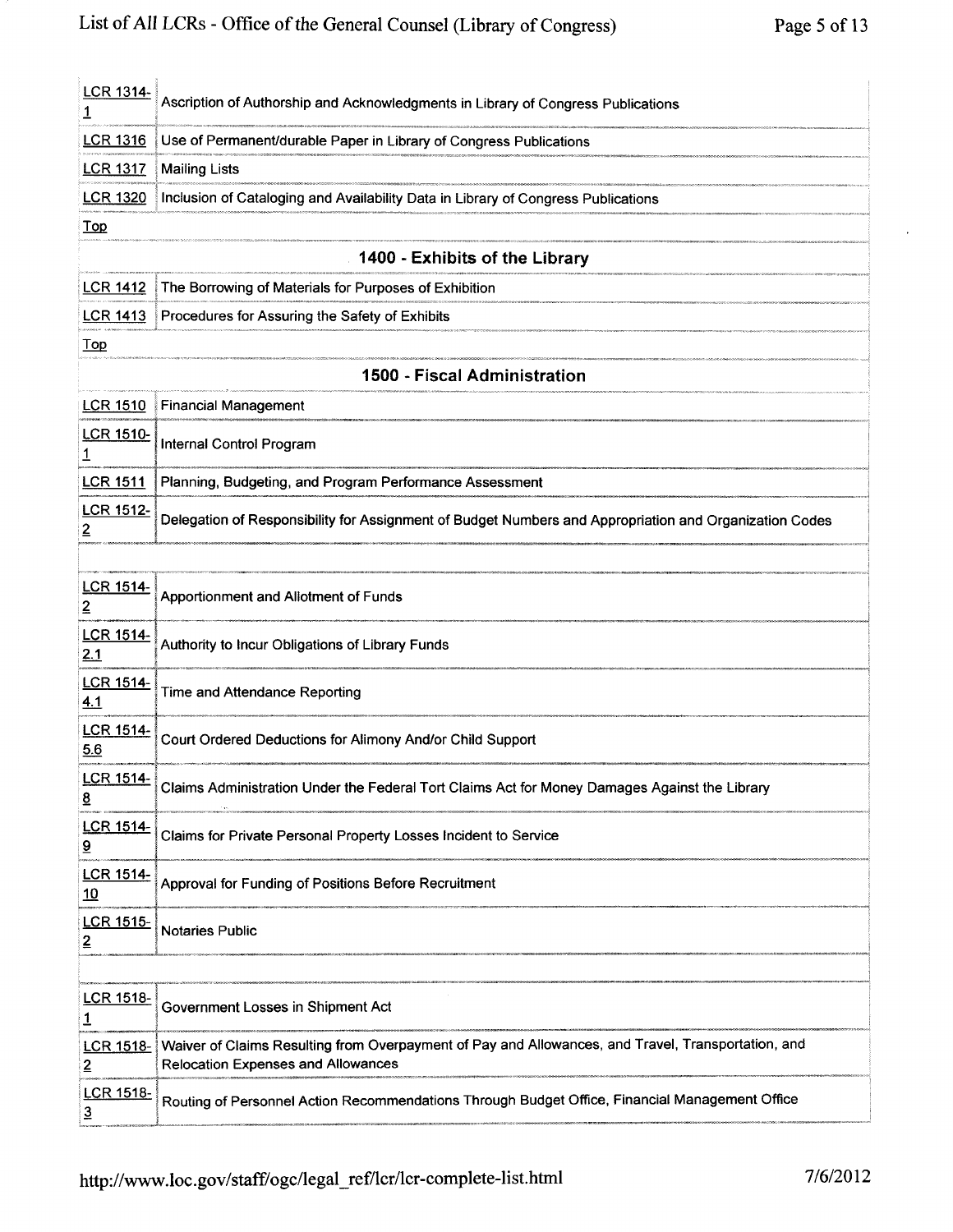| <u>LCR 1525</u>       | Indemnification of Library of Congress Employees                                                                                 |
|-----------------------|----------------------------------------------------------------------------------------------------------------------------------|
| <u>LCR 1526</u>       | <b>Ratification of Unauthorized Commitments</b>                                                                                  |
| <u>LCR 1530</u>       | Cash Management                                                                                                                  |
| <u>LCR 1531</u>       | Salary Offset                                                                                                                    |
| LCR 1540              | Cash Held At Personal Risk by the Disbursing Officer                                                                             |
| LCR 1550              | Accountable Financial Officers and Government Cashiers                                                                           |
| <b>LCR 1560</b>       | <b>Expenditure of Funds for Entertainment and Subsistence</b>                                                                    |
| <u>LCR 1580</u>       | Acceptance of Gifts and Bequests of Money to the Library of Congress and the Library of Congress Trust Fund<br>Board             |
| $1$ Op                |                                                                                                                                  |
|                       | 1600 - Procurement and Use of Library Property & Equipment                                                                       |
| <b>LCR 1613</b>       | Use of Library of Congress Motor Vehicles and Other Local Transportation Services in Connection with Official<br><b>Business</b> |
| <b>LCR 1614-</b>      | Responsibility for Maintenance and Issuance of Supplies                                                                          |
| <b>LCR 1614-</b><br>4 | Automated Data Processing Requests Submitted to the Automated Systems Office                                                     |
| <b>LCR 1615-</b><br>1 | Asset Control of Equipment and Furniture Owned by the Library of Congress                                                        |
| LCR 1616              | <b>Library Telecommunications Service</b>                                                                                        |
| <b>LCR 1617</b>       | Assignment and Inspection of Government-Owned or Furnished Property                                                              |
| <u>LCR 1618</u>       | Responsibilities and Procedures Governing Office Copying Equipment                                                               |
| <b>LCR 1619</b>       | Uniforms and Protective Clothing and Equipment                                                                                   |
| LCR 1620              | Information Technology Security Policy of the Library of Congress                                                                |
| <b>LCR 1621</b>       | Staff Use of the Internet, Computers and Electronic Communications Systems                                                       |
| <b>LCR 1630</b>       | Suspension and Debarment Policy and Procedures                                                                                   |
| <b>Top</b>            |                                                                                                                                  |
| <b>1700 - Travel</b>  |                                                                                                                                  |
| <b>LCR 1710</b>       | Travel At the Expense of the Library (as Related to the Federal Travel Regulation)                                               |
| <b>LCR 1720</b>       | Per Diem and Actual Subsistence Expense Allowance for Travel Paid from Gift Funds or Grants to the Library                       |
| <b>LCR 1740</b>       | Official Travel Paid for With Non-Library Funds                                                                                  |
| <b>LCR 1750</b>       | General Services Administration Charge Card Program                                                                              |
| <u>Top</u>            |                                                                                                                                  |
|                       | 1800 - Care & Control of the Premises                                                                                            |
| <u>LCR 1810-</u><br>1 | <b>Entrances to Library Buildings</b>                                                                                            |
| <b>LCR 1810-</b>      |                                                                                                                                  |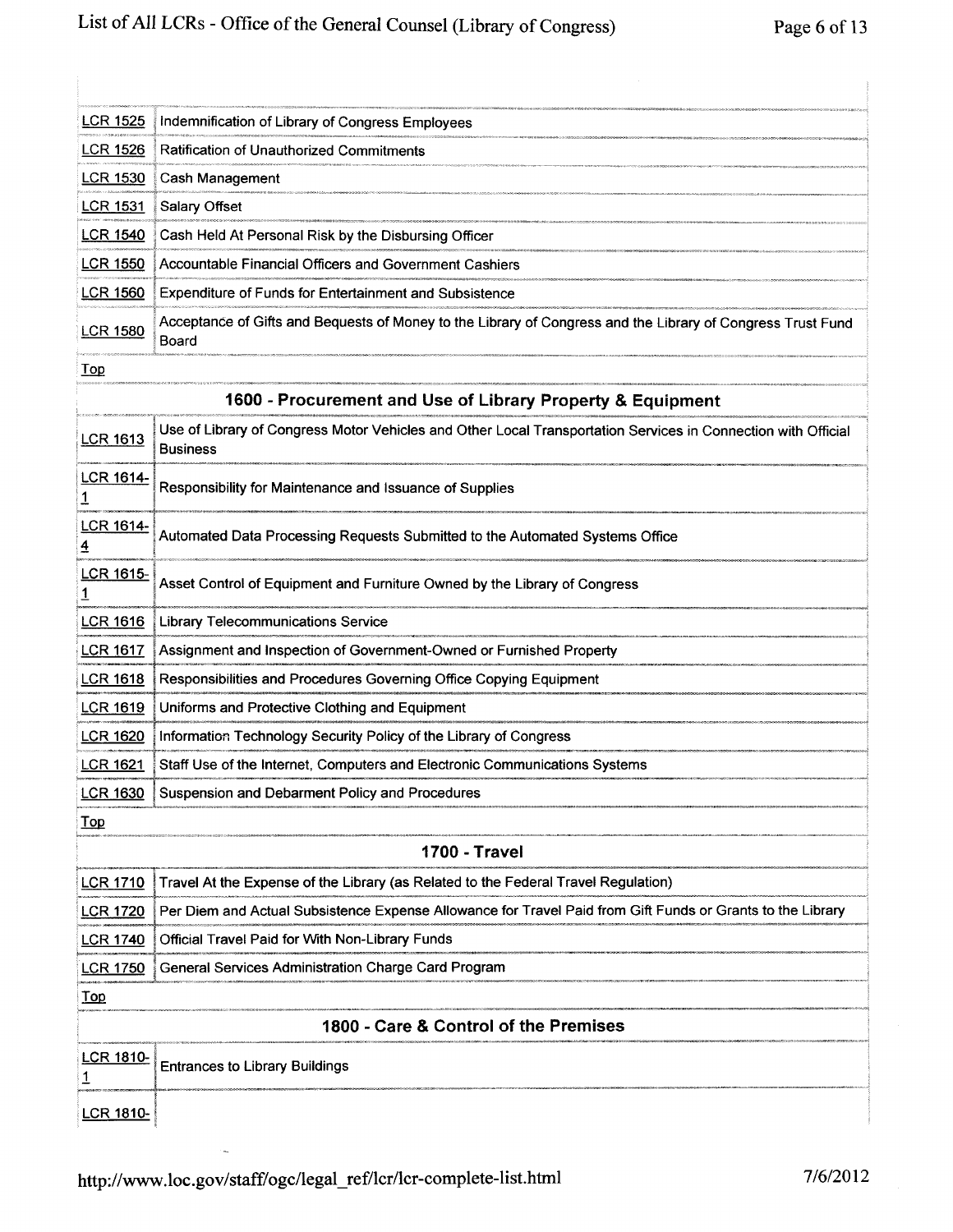| $\overline{2}$                             | Access to Library Buildings and Collections                                                              |
|--------------------------------------------|----------------------------------------------------------------------------------------------------------|
| <b>LCR 1810-</b><br>3                      | Building Services, Maintenance, and Repairs                                                              |
| <b>LCR 1811</b>                            | <b>Employee Identification Cards</b>                                                                     |
| <b>LCR 1812</b>                            | <b>Conduct on Library Premises</b>                                                                       |
| <b>LCR 1814</b>                            | Inspection of Property                                                                                   |
| <b>LCR 1815</b>                            | Mutilation or Theft of Library Property                                                                  |
| <b>LCR 1815-</b><br>1                      | Reporting Missing or Stolen Library Property                                                             |
| <b>LCR 1816</b>                            | Passes and Stamps Used for Removal of Material from the Library Buildings                                |
|                                            |                                                                                                          |
| <u>LCR 1817-</u><br>1                      | Safety and Environmental Health Programs of the Library of Congress                                      |
| <b>LCR 1817-</b><br>2                      | <b>Fire Prevention and Fire Protection</b>                                                               |
| <b>LCR 1817-</b><br>4                      | Reporting and Analysis of Injuries                                                                       |
| <b>LCR 1817-</b><br><u>6</u>               | Hazard Abatement Program to Ensure Safe Conditions for Library Employees                                 |
| <b>LCR 1817-</b><br>Z                      | Smoking in the Library of Congress                                                                       |
|                                            |                                                                                                          |
| <b>LCR 1818-</b><br>$\overline{1}$         | Responsibility for Assignment of Space in Library Buildings                                              |
| <b>LCR 1818-</b><br>2                      | Procedures, Concerned with the Requesting, Assignment, and Utilization of Space in the Library Buildings |
| <b>LCR 1818-</b><br>3                      | Use of Library Space for Meetings and Special Events                                                     |
| <b>LCR 1818-</b><br>$\overline{4}$         | <b>Library Parking Facilities</b>                                                                        |
| <b>LCR 1819</b>                            | Charitable and Other Solicitations, Vending, Debt Collection, and Distribution of Written Materials      |
| <b>LCR 1820</b>                            | <b>Informational Signs</b>                                                                               |
| Top                                        |                                                                                                          |
| 1900 - Correspondence & Records Management |                                                                                                          |
| <b>LCR 1911</b>                            | Safeguarding of Classified Information                                                                   |
| LCR 1912-<br>$\overline{3}$                | <b>Addressing Official Mail</b>                                                                          |
| <b>LCR 1913</b>                            | Procurement of In-house Printing and Reproduction Services, Central Services Division                    |
| <u>LCR 1914</u>                            | Forms Management                                                                                         |
| <b>LCR 1915</b>                            | Official Mail and Messenger Service of the Library                                                       |
|                                            |                                                                                                          |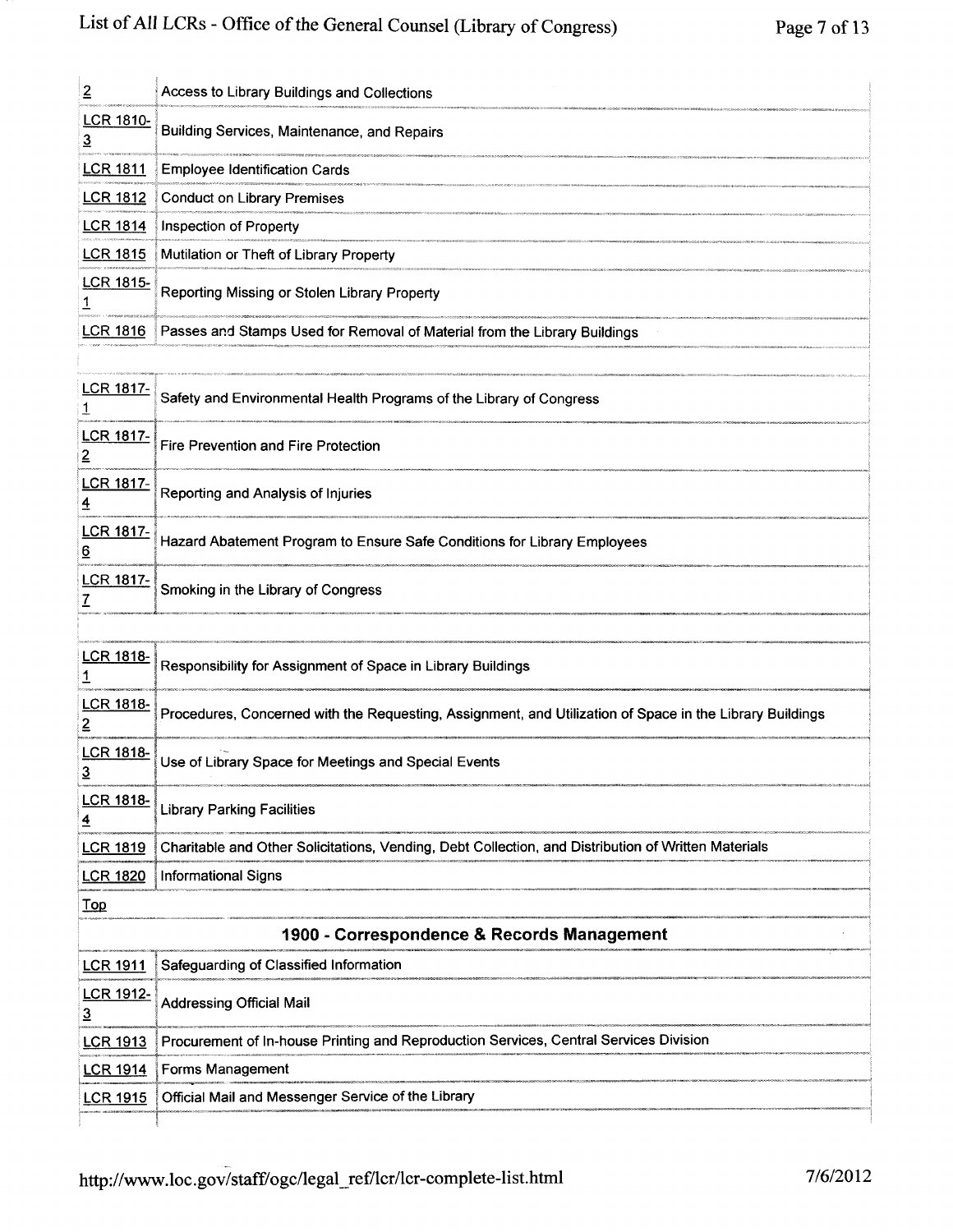| LCR 1916-                      | Postal Regulations Relating to Official Mailings                                                                                                                                      |  |
|--------------------------------|---------------------------------------------------------------------------------------------------------------------------------------------------------------------------------------|--|
| LCR 1916-<br>2                 | Custom Clearances and Government Bills of Lading                                                                                                                                      |  |
| LCR 1917-<br><u>3</u>          | Availability of Library of Congress Records                                                                                                                                           |  |
| <b>LCR 1917-</b><br>За         | Fees and Charges for Services Provided to Requesters of Records                                                                                                                       |  |
| <u>LCR 1917-</u>               | Testimony by Employees and Production of Documents in Certain Legal Proceedings Where the Library Is Not a<br>Party                                                                   |  |
| <u>LCR 1920</u>                | Records Management                                                                                                                                                                    |  |
| <b>LCR 1921</b>                | Protection and Disclosure of Personally Identifiable Information                                                                                                                      |  |
| <b>Top</b>                     |                                                                                                                                                                                       |  |
|                                | 2000 - Personnel Administration                                                                                                                                                       |  |
| LCR 2010-<br>1                 | <b>Appointive Authority</b>                                                                                                                                                           |  |
| <b>LCR 2010-</b><br>2          | Policy of Non-discrimination in Library Employment and Staff Relationships Under the Equal Employment<br><b>Opportunity Program</b>                                                   |  |
| <b>LCR 2010-</b><br>3          | Equal Employment Opportunity Program and Plan                                                                                                                                         |  |
| <b>LCR 2010-</b><br>3.1        | Resolution of Problems, Complaints, and Charges of Discrimination in Library Employment and Staff Relations<br>Under the Equal Employment Opportunity Program                         |  |
| <u>LCR 2010-</u><br><u>3.2</u> | Resolution of Class Complaints of Charges of Discrimination in Library of Congress Employment and Staff<br>Relations Under the Equal Employment Opportunity Program for Staff Members |  |
| <b>LCR 2010-</b><br>5          | Policies and Procedures Governing the Employment of Experts and Consultants on a Personal Services Basis                                                                              |  |
| LCR 2010-<br><u>6</u>          | Policies and Procedures Governing the Appointment of Honorary Consultants                                                                                                             |  |
| LCR 2010-<br>Z                 | Employment of Non-U.S. Citizens Using Appropriated and Non-appropriated Funds                                                                                                         |  |
| <b>LCR 2010-</b><br><u>ខ</u>   | <b>Employment of Relatives</b>                                                                                                                                                        |  |
| LCR 2010-                      | Part-time Career Employment                                                                                                                                                           |  |

| 9         | $\sim$ are anno barbor Employmon.                    |
|-----------|------------------------------------------------------|
| LCR 2010- | Position Terminology in the Library of Congress      |
| LCR 2010- | Probationary Periods for New Employees               |
| LCR 2010- | Probationary Period for New Supervisors and Managers |
| LCR 2010- | Merit Selection and Employment                       |
|           |                                                      |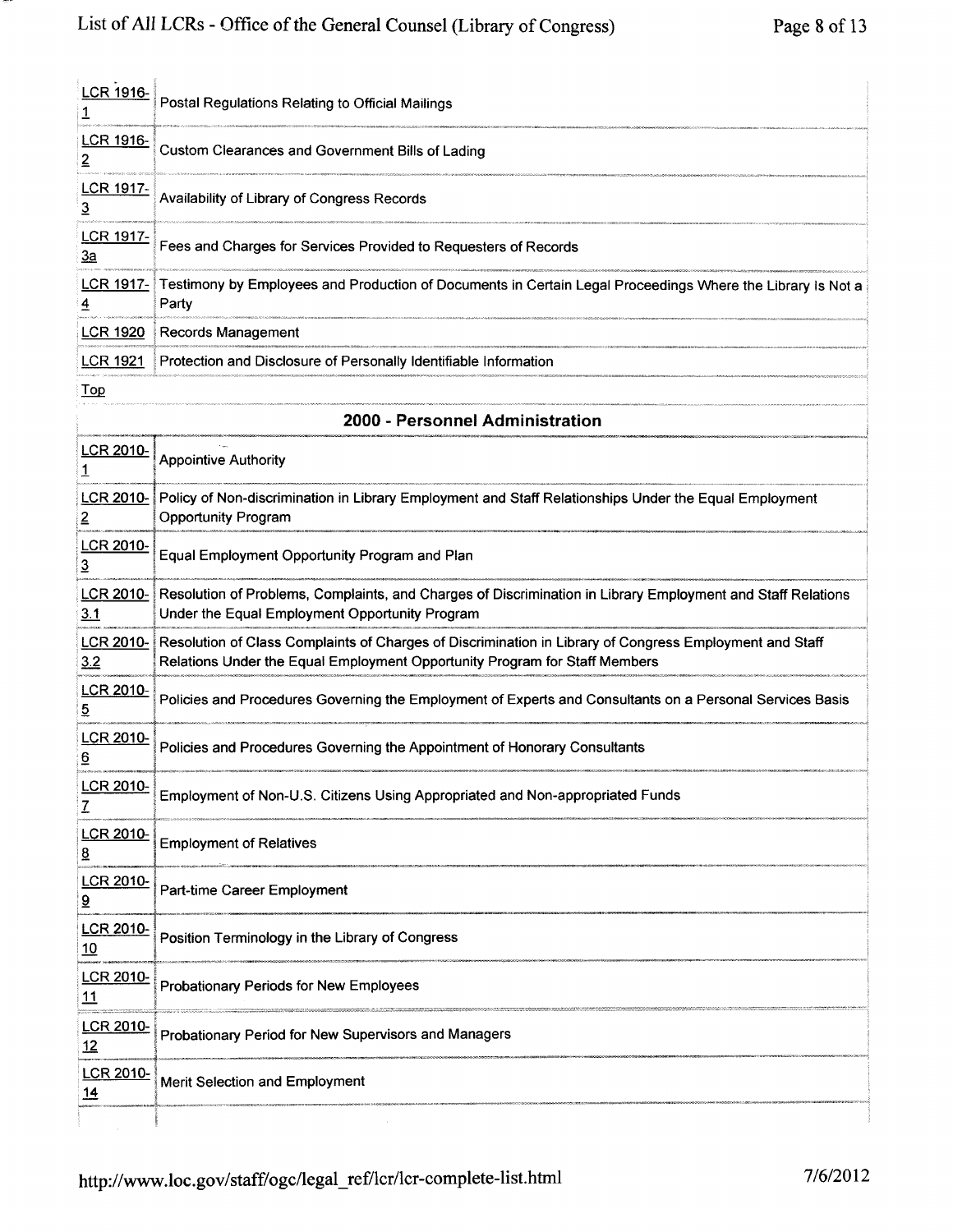| <b>LCR 2010-</b><br><u> 15</u>     | Details of Staff Members Other Than Details Covered by Collective Bargaining Agreements                                           |
|------------------------------------|-----------------------------------------------------------------------------------------------------------------------------------|
| LCR 2010-<br>15.1                  | Requests from Other Federal Agencies or Non-federal Organizations for Assistance from Library of Congress<br><b>Staff Members</b> |
| LCR 2010-<br><u> 16</u>            | Advertisements for Vacancy Announcements                                                                                          |
| <b>LCR 2010-</b><br><u>18</u>      | Time-in-grade Requirements for Appointments and Promotions for Non-bargaining Unit Positions                                      |
| LCR 2010-<br><u>18.1</u>           | Time-in-grade Requirements for Appointments and Promotions for Bargaining Unit Positions                                          |
| <b>LCR 2010-</b><br><u>19</u>      | <b>Intermittent Employment</b>                                                                                                    |
|                                    |                                                                                                                                   |
| <b>LCR 2011-</b><br><u>4</u>       | Approval of Personnel Action Recommendations by Director of Personnel                                                             |
| LCR 2012-<br>2                     | Service in the Uniformed Services                                                                                                 |
|                                    |                                                                                                                                   |
| <b>LCR 2013</b>                    | Pay Administration                                                                                                                |
| <u>LCR 2013-</u><br>11.1           | Credit Hours for Non-bargaining Unit Staff                                                                                        |
| LCR 2013-<br>19                    | Compensatory Time to be Used for Religious Observances                                                                            |
|                                    |                                                                                                                                   |
| LCR 2014-<br><u>1</u>              | Hours of Duty                                                                                                                     |
| <b>LCR 2014-</b><br>$\overline{2}$ | <b>Standard Work Schedules</b>                                                                                                    |
| LCR 2014-<br>$\underline{3}$       | <b>Special Work Schedules</b>                                                                                                     |
| <b>LCR 2014-</b><br>5              | <b>Holiday Designations</b>                                                                                                       |
| LCR 2014-<br><u>8</u>              | Telework (working Offsite)                                                                                                        |
|                                    |                                                                                                                                   |
| <b>LCR 2015</b>                    | Leave Administration                                                                                                              |
| LCR 2015-<br>13                    | Federal Employee Leave Share Program                                                                                              |
| LCR 2015-<br>13.2                  | Federal Employee Leave Bank Program                                                                                               |
| LCR 2015-<br>14                    | Absence Without Official Leave (awol)                                                                                             |
|                                    |                                                                                                                                   |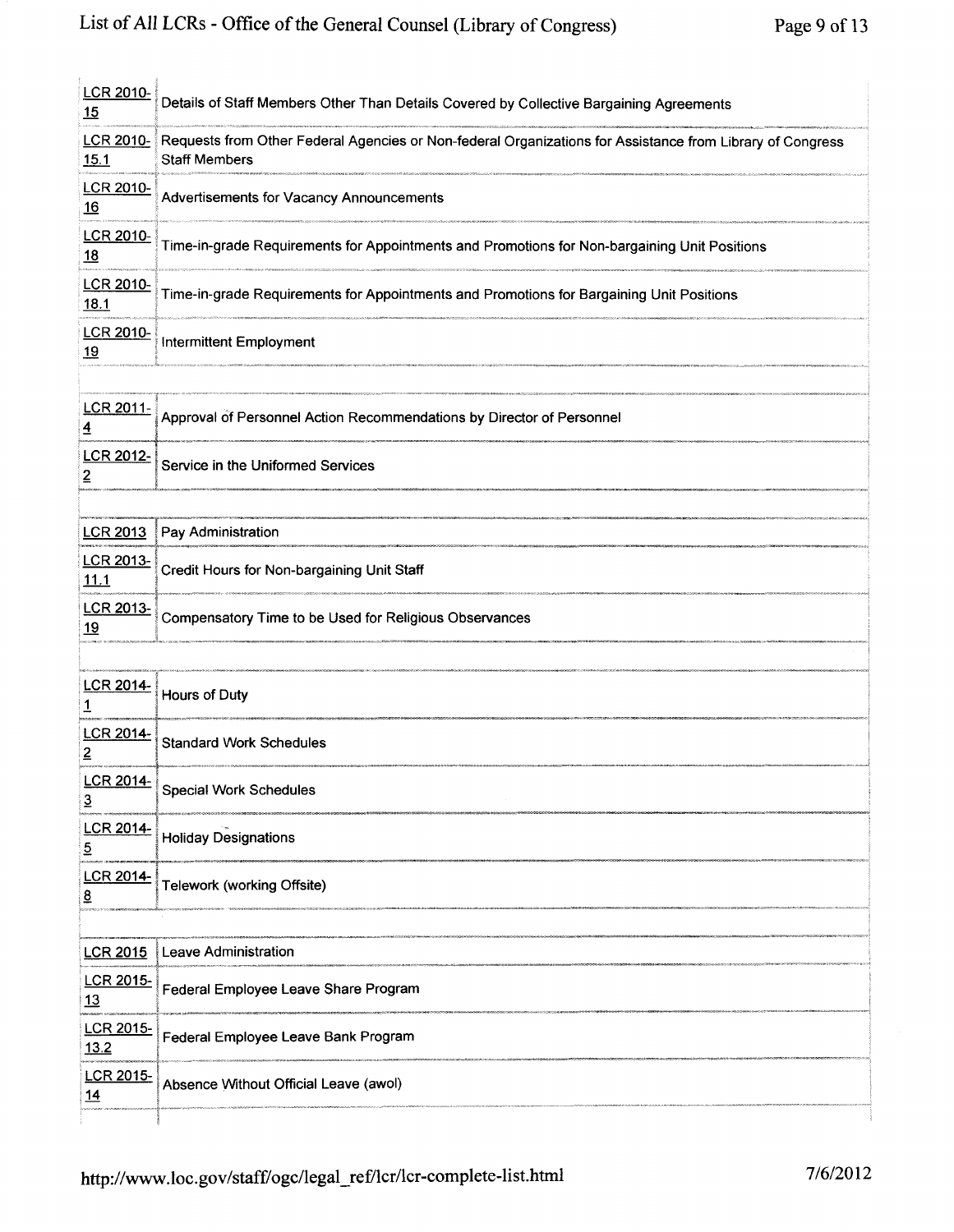| <b>LCR 2015-</b><br><u> 17</u>     | <b>Excused Absences from Duty for Special Purposes</b>                                                    |  |
|------------------------------------|-----------------------------------------------------------------------------------------------------------|--|
| LCR 2015-<br><u>19</u>             | <b>Compensatory Time</b>                                                                                  |  |
| LCR 2015-<br>21                    | Family and Medical Leave                                                                                  |  |
|                                    |                                                                                                           |  |
| <b>LCR 2016-</b><br>1              | Position Classification and Organization Program in the Library                                           |  |
| <b>LCR 2016-</b><br>2              | Position Classification Appeals in the Library                                                            |  |
|                                    |                                                                                                           |  |
| LCR 2017-<br>1                     | <b>Employee Training and Development</b>                                                                  |  |
| LCR 2017-<br>2                     | Performance Appraisal Plan for Non-bargaining Unit, Non-managerial/non-supervisory Staff, GS-15 and Below |  |
| LCR 2017-<br><u>2.1</u>            | Senior Level Executive System                                                                             |  |
| <b>LCR 2017-</b><br>2.2            | Performance Appraisal Plan for Managers and Supervisors, GS-15 and Below                                  |  |
| <b>LCR 2017-</b><br>$\overline{3}$ | <b>Suggestion and Incentive Awards Program</b>                                                            |  |
| <b>LCR 2017-</b><br><u>3a</u>      | Appendix to LCR 2017-3                                                                                    |  |
| <b>LCR 2017-</b><br>4              | Length of Service Awards                                                                                  |  |
| <b>LCR 2017-</b><br>5              | Obligations of Management and Staff to Fulfill Position Requirements                                      |  |
| <b>LCR 2017-</b><br><u>6</u>       | <b>Repayment of Student Loans</b>                                                                         |  |
|                                    |                                                                                                           |  |
| LCR 2018-<br>$\overline{2}$        | Medical Examination Policy of the Library of Congress                                                     |  |
| LCR 2018-<br>2.2                   | Employee Health Program for Non-bargaining Unit Positions of the Library of Congress                      |  |
| LCR 2018-<br>3                     | Employee Assistance Program in the Library of Congress                                                    |  |
| LCR 2018-<br>$\overline{5}$        | Worker's Compensation and Benefits Under the Federal Employees' Compensation Act (FECA)                   |  |
|                                    |                                                                                                           |  |
| <b>LCR 2019-</b><br><u>3.1</u>     | Applicability of the Civil Service Retirement System to Employees of the Library                          |  |
|                                    |                                                                                                           |  |

 $\hat{\phi}_{\rm ex}$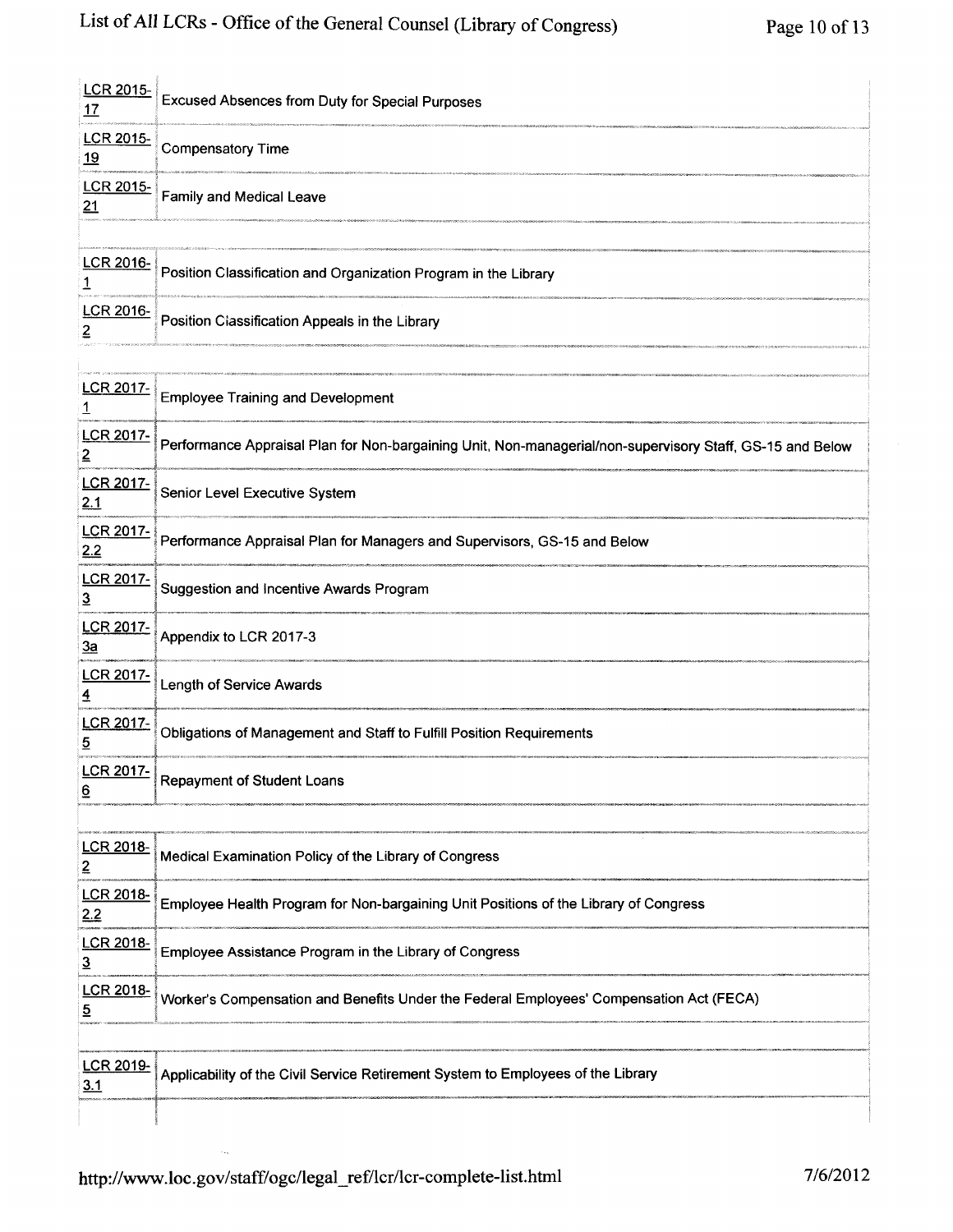| <b>LCR 2019-</b><br><u>3.2</u>     | Applicability of the Federal Employees' Retirement System to Employees of the Library                                                                      |
|------------------------------------|------------------------------------------------------------------------------------------------------------------------------------------------------------|
|                                    |                                                                                                                                                            |
| <b>LCR 2020-</b>                   | Grievances, Adverse Actions, and Appeals: Policy and General Provisions                                                                                    |
| <b>LCR 2020-</b><br>2              | Policy and Procedures for Resolving Grievances                                                                                                             |
| <b>LCR 2020-</b><br>3              | Adverse Actions - Application of Authorities to Library Employees                                                                                          |
| <u>LCR 2020-</u><br><u>3.1</u>     | Adverse Actions for Non-bargaining Unit Staff GS-15 and Below                                                                                              |
| <u>LCR 2020-</u><br>3.2            | Adverse Actions for Employees in the Afscme Local 2910 Bargaining Unit                                                                                     |
| <u>LCR 2020-</u><br>$\overline{4}$ | <b>Hearing Procedures</b>                                                                                                                                  |
| <b>LCR 2020-</b><br>5              | <b>Enforced Leave and Suspension</b>                                                                                                                       |
| <b>LCR 2020-</b><br>7              | Policy and Procedures for Using the Alternative Dispute Resolution Process to Resolve Disputes                                                             |
|                                    |                                                                                                                                                            |
| <b>LCR 2021-</b><br><u>2</u>       | Policies and Procedures in a Reduction-in-force for Non-bargaining Unit Staff Members and Staff Members in<br>Bargaining Unit Positions in the Law Library |
| LCR 2021-<br><u>3</u>              | <b>Separation Clearance</b>                                                                                                                                |
| LCR 2021-<br>4                     | Policy and Procedures for Short-term Furlough                                                                                                              |
|                                    |                                                                                                                                                            |
| <b>LCR 2022-</b><br>2              | Recognized Employee Organizations Concerned with Welfare, Financial Assistance, Recreational, Cultural, or<br><b>Professional Activities</b>               |
| <u>LCR 2022-</u><br>3              | Attendance At Conventions, Conferences, and Meetings                                                                                                       |
|                                    |                                                                                                                                                            |
| <b>LCR 2023-</b><br>1              | Personal Conduct and Personal Activities of the Staff of the Library of Congress: Purpose, Policy, and General<br><b>Standards of Conduct</b>              |
| <b>LCR 2023-</b><br>2              | <b>Conduct in Official Positions</b>                                                                                                                       |
| LCR 2023-<br>$\overline{3}$        | <b>Outside Employment and Activities</b>                                                                                                                   |
| <b>LCR 2023-</b><br>3.1            | Patent Rights in Inventions by Library of Congress Employees                                                                                               |
| LCR 2023-                          | <b>Financial Interests</b>                                                                                                                                 |
|                                    |                                                                                                                                                            |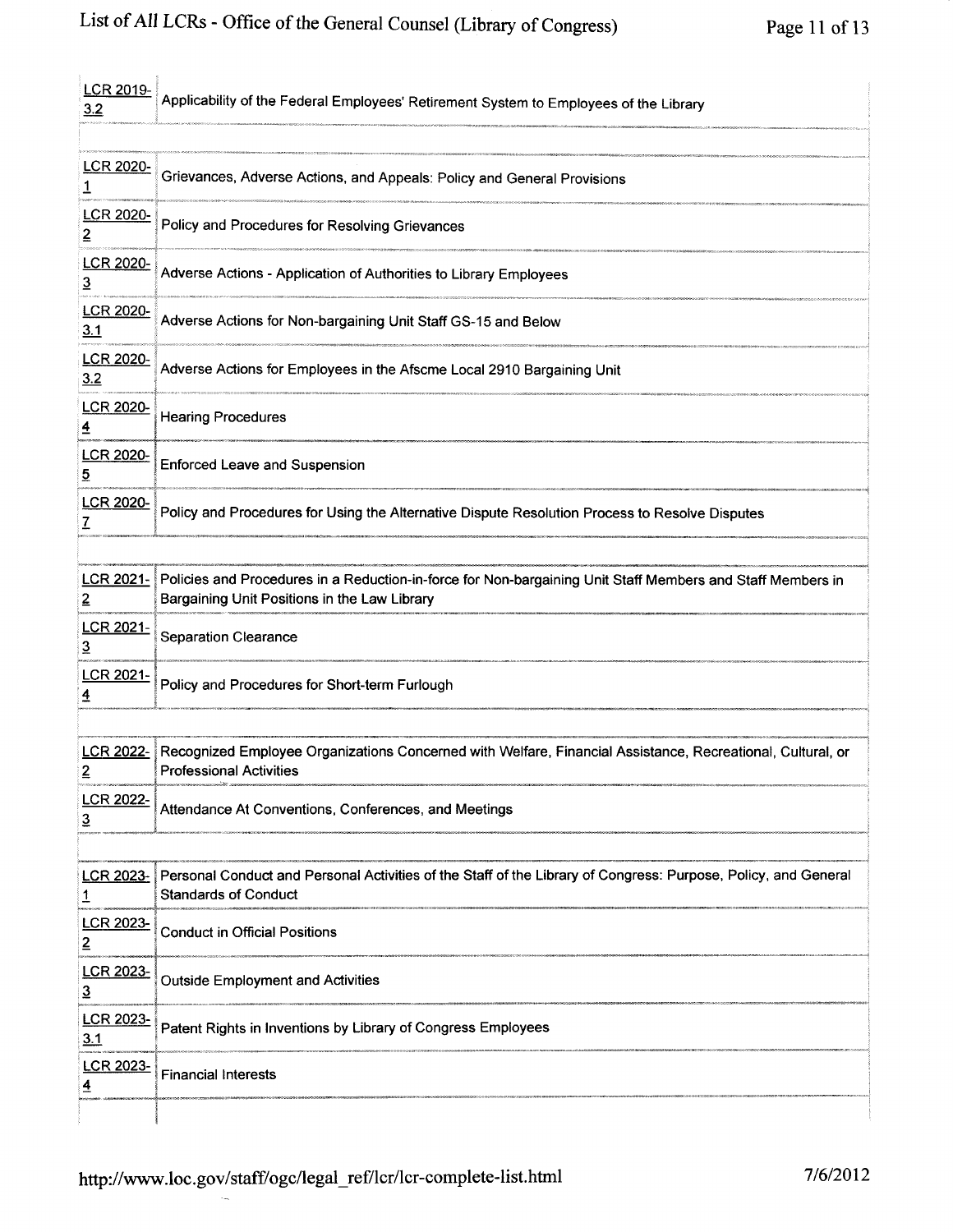| <b>LCR 2023-</b><br>5        | Gifts, Entertainment, and Favors                                                                        |
|------------------------------|---------------------------------------------------------------------------------------------------------|
| LCR 2023-<br>5.1             | Receipt and Disposition of Foreign Gifts and Decorations                                                |
| LCR 2023-<br>5.2             | Reporting the Giving of Gifts to Foreign Individuals                                                    |
| <u>LCR 2023-</u><br><u>6</u> | <b>Financial Responsibility</b>                                                                         |
| <u>LCR 2023-</u><br>Z        | Political Activity of Library of Congress Employees                                                     |
| <b>LCR 2023-</b><br><u>8</u> | Review Procedure for Possible Conflicts of Interest, Disciplinary Actions                               |
| LCR 2023-<br><u>ର</u>        | Rights and Responsibilities of Library Employees to the Inspector General                               |
|                              |                                                                                                         |
| <b>LCR 2024-</b>             | Personnel Security and Suitability Programs of the Library of Congress                                  |
| LCR 2024-<br>2               | <b>Position Sensitivity and Risk Designations</b>                                                       |
| <u>LCR 2024-</u><br>3        | <b>Investigative Requirements and Case Processing</b>                                                   |
| <u>LCR 2024-</u>             | <b>Employment Suitability Adjudication</b>                                                              |
| <b>LCR 2024-</b><br>5        | Suitability Adjudication for Contractors and Volunteers                                                 |
| <u>LCR 2024-</u><br><u>6</u> | Security Clearance Eligibility Requirements and Procedures                                              |
| <u>LCR 2024-</u><br>7        | Security Clearance Appeal Panels and Procedures                                                         |
| <b>LCR 2024-</b><br><u>8</u> | Responsibilities of Employees with Security Clearances                                                  |
|                              |                                                                                                         |
| LCR 2025-<br><u>1</u>        | Disposition of Personal Property of Deceased or Disabled Staff Members                                  |
| LCR 2025-<br>2               | <b>Personnel Reference Inquiries</b>                                                                    |
| <b>LCR 2025-</b><br>4        | Staffing of the Library in the Event of General Dismissal Authorization                                 |
| <b>LCR 2025-</b><br><u>5</u> | Unemployment Compensation for Library of Congress Employees                                             |
| LCR 2025-<br>7               | Certain Personnel Policies Relating to Library Staff Members Assigned to the Library's Overseas Service |
| <b>LCR 2025-</b>             |                                                                                                         |